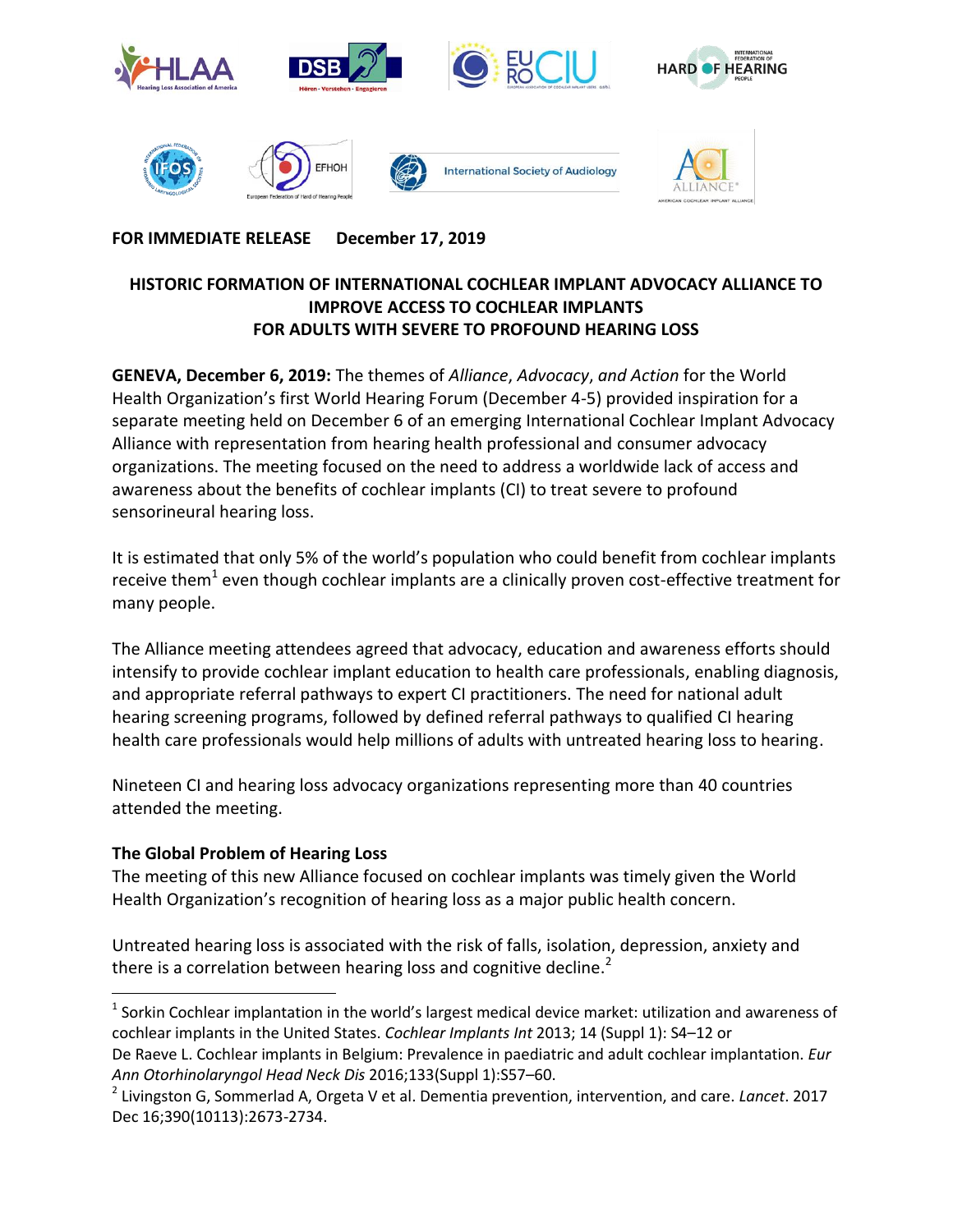The World Health Organization (WHO) urges governments and non-state actors to respond with priority to the rising prevalence of hearing loss. The WHO estimates there are 466 million people worldwide living with disabling hearing loss and the global cost of untreated hearing loss is estimated at \$750 billion annually. $3 \overline{ }$ 

# **Adult CI Standards of Care to improve referrals pathways and treatment**

A landmark International Delphi Consensus Process paper expected to be published in 2020 will help establish a minimum Standard of Care for Adult CI treatment. The paper will provide an important steppingstone to better education of health care professionals and consumers. An International Standard of Care will provide expert guidance on improved referral pathways and consistent clinical guidelines for treatment of severe to profound sensorineural hearing loss.

To ensure that cochlear implant and patient advocacy organization perspectives were considered in the Delphi Consensus Process, the Consumer and Professional Advocacy Committee (CAPAC) was formed. The Geneva meeting of the new Alliance was convened by the co-chairs of the CAPAC.

At the meeting in Geneva, international advocacy organizations and cochlear implant manufacturers came together to take a global approach to solving the problem of untreated hearing loss and the lack of beneficial referral pathways to CI treatment. Attendees also stressed the need for worldwide recognition of the benefits for reimbursement of bilateral implantation for adults, highlighting the benefits for productivity and employment, lifelong learning, social inclusion and health and well-being. The need for standards for rehabilitation and aftercare was also highlighted.

The CAPAC co-chairs and a sub-committee of new Alliance members will facilitate ongoing international collaboration on CI awareness and advocacy for hearing screening programs, better CI referral pathways, best practice treatments and stress the need for rehabilitation and aftercare.

The Alliance agreed to a wide dissemination effort of the consensus paper when it is published to include:

- people with hearing loss to empower them with information about when cochlear implants might be a treatment option for them;
- clear and accurate information for hearing health professionals including otolaryngologists, audiologists, rehabilitation teams, and primary health care practitioners about when people should be referred for evaluation for cochlear implants;

 $\overline{\phantom{a}}$ 

<sup>&</sup>lt;sup>3</sup> Deafness and hearing loss. World Health Organization; 2018. Available at [https://www.who.int/news](https://www.who.int/news-room/fact-sheets/detail/deafness-and-hearing-loss)[room/fact-sheets/detail/deafness-and-hearing-loss](https://www.who.int/news-room/fact-sheets/detail/deafness-and-hearing-loss)